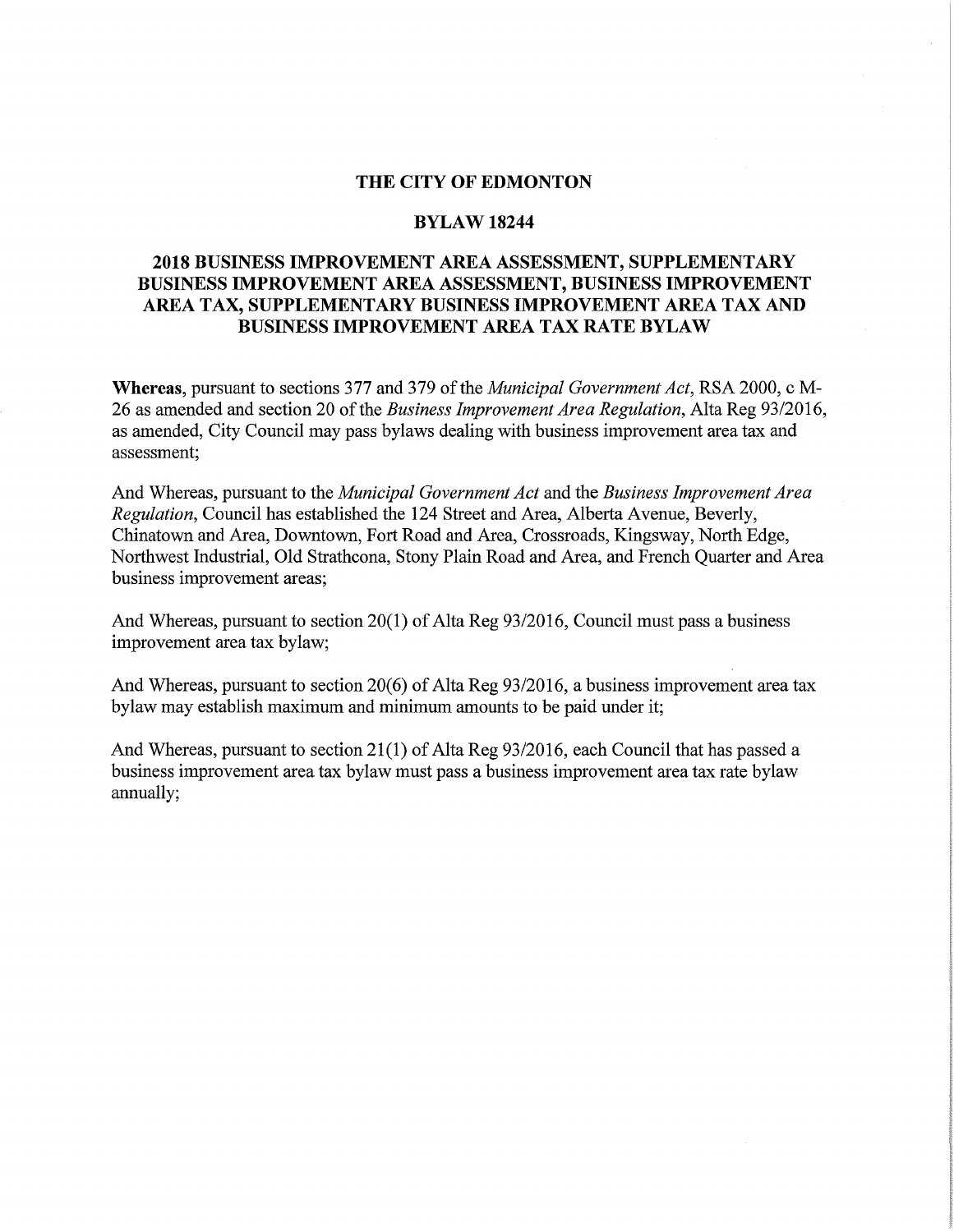And Whereas, pursuant to section 21(3) of Alta Reg 93/2016, the business improvement area tax rate for a business improvement area must be sufficient to raise the amount that the board is to receive from the municipality for the board's approved budget;

And Whereas, pursuant to section 22 of Alta Reg 93/2016, Part 10, Division 3 of the *Municipal Government Act* applies with necessary modifications to business improvement area tax.

Edmonton City Council enacts:

# **PART** I - **PURPOSE, DEFINITIONS AND INTERPRETATION**

| <b>PURPOSE</b>     | $\mathbf{1}$ | The purpose of this bylaw is to provide for the annual and<br>supplementary assessment and taxation of businesses operating<br>within business improvement areas and to set the business<br>improvement area tax rates in the City of Edmonton for the 2018<br>taxation year. In the past this bylaw referred to business<br>revitalization zones. |                   |                                                                                                                                                           |
|--------------------|--------------|----------------------------------------------------------------------------------------------------------------------------------------------------------------------------------------------------------------------------------------------------------------------------------------------------------------------------------------------------|-------------------|-----------------------------------------------------------------------------------------------------------------------------------------------------------|
| <b>DEFINITIONS</b> | $\mathbf{2}$ | In this bylaw, unless the context otherwise requires:                                                                                                                                                                                                                                                                                              |                   |                                                                                                                                                           |
|                    |              | (a)                                                                                                                                                                                                                                                                                                                                                |                   | "Act" means Municipal Government Act, RSA 2000, c M-<br>26, as amended;                                                                                   |
|                    |              | "Assessor" means;<br>(b)                                                                                                                                                                                                                                                                                                                           |                   |                                                                                                                                                           |
|                    |              |                                                                                                                                                                                                                                                                                                                                                    | (i)               | a person designated by the Minister, or                                                                                                                   |
|                    |              |                                                                                                                                                                                                                                                                                                                                                    | (ii)              | a person appointed by a municipality to the position<br>of designated officer;                                                                            |
|                    |              | to carry out the duties and responsibilities of an Assessor<br>under the Act, and includes any person whom these duties<br>and responsibilities are delegated by the person referred to<br>in subsection $(b)(i)$ or $b(ii)$ .                                                                                                                     |                   |                                                                                                                                                           |
|                    |              | (c)                                                                                                                                                                                                                                                                                                                                                | "Business" means; |                                                                                                                                                           |
|                    |              |                                                                                                                                                                                                                                                                                                                                                    | (i)               | a commercial, merchandizing or industrial activity<br>or undertaking,                                                                                     |
|                    |              |                                                                                                                                                                                                                                                                                                                                                    | (ii)              | a profession, trade, occupation, calling or<br>employment, or                                                                                             |
|                    |              |                                                                                                                                                                                                                                                                                                                                                    | (iii)             | an activity providing goods or services, whether or<br>not for profit and however organized or formed<br>including a co-operative association of persons. |
|                    |              | "City" means the Municipal Corporation of the City of<br>(d)                                                                                                                                                                                                                                                                                       |                   |                                                                                                                                                           |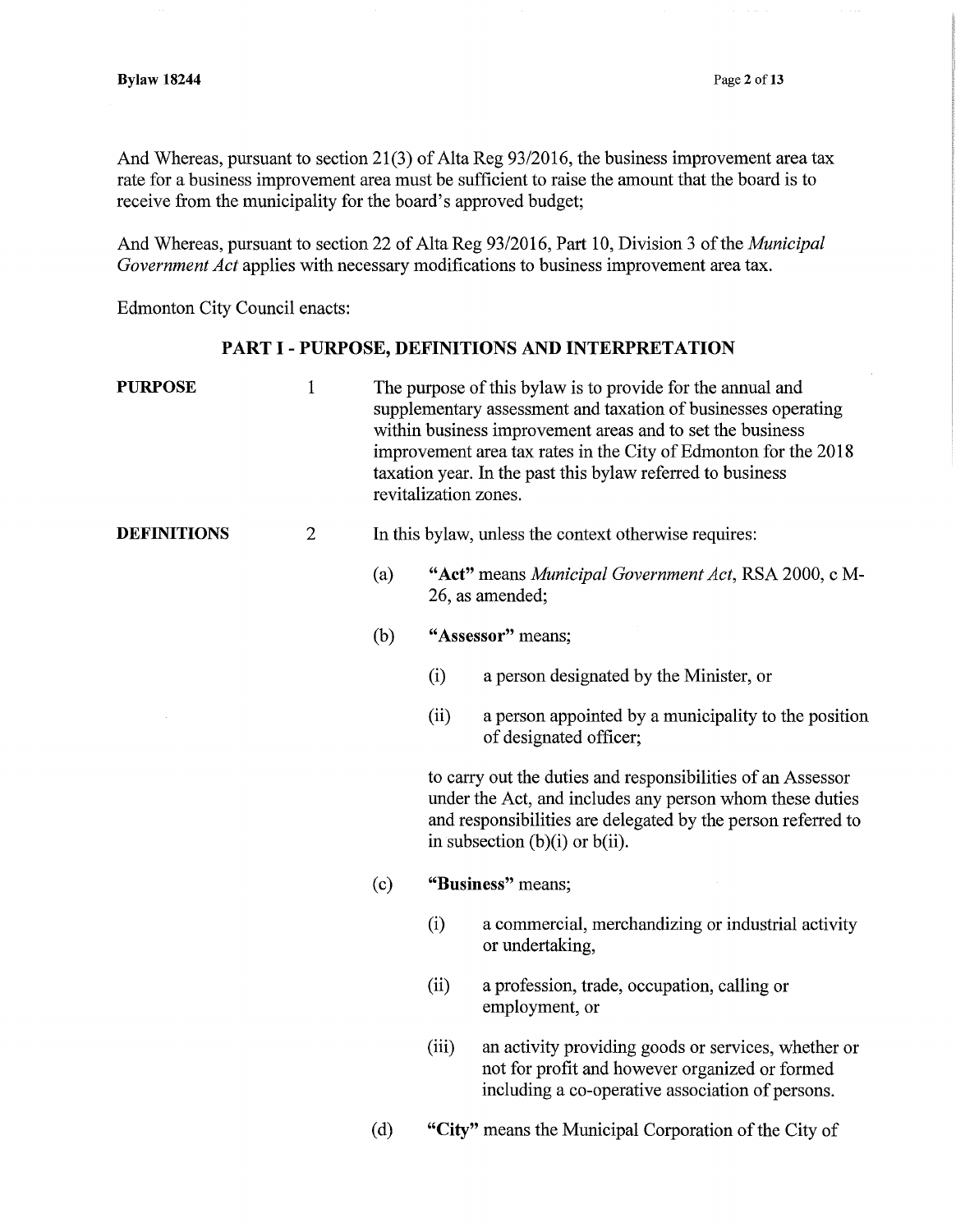Edmonton;

- (e) **"Council"** means the Municipal Council of the City of Edmonton;
- (f) **"Net Annual Rental Value"** means the value determined by the Assessor, through analysis of market information, to represent the typical rental value of the Premises, exclusive of customary operating costs and occupancy costs;
- (g) **"Person"** means a natural or legal person and also includes an individual, partnership, association, organization, cooperative, corporation, trustee, executor, administrator or legal representative;
- (h) **"Premises"** means;
	- (i) land and building on the land;
	- (ii) a building or part of a building, or
	- (iii) a store, office, warehouse, factory, building, enclosure, yard or any space

occupied or used for the purpose of a Business within the municipal boundaries of the City of Edmonton.

3 The marginal notes and headings in this bylaw are for reference purposes only.

#### **PART** II - **ASSESSMENT**

- 4 (1) Every Business operating in and/or from a Premise will be assessed by an Assessor for the purpose of imposing a business improvement area tax, except for any Business located in a business improvement area that is exempt from taxation under this bylaw.
	- (2) Businesses within a business improvement area will be grouped in accordance with Schedule "A", which is attached to and forms part of this bylaw.
	- (3) Assessment of Business within a business improvement area will be prepared pursuant to section 374(1)(b) of the Act based on one of the following methods:
		- (i) Business improvement area Group I: One Hundred percent (100%) of the Net Annual Rental Value of the Premises occupied or used for Business purposes by the Group I

#### **RULES FOR INTERPRETATION**

**ASSESSMENT**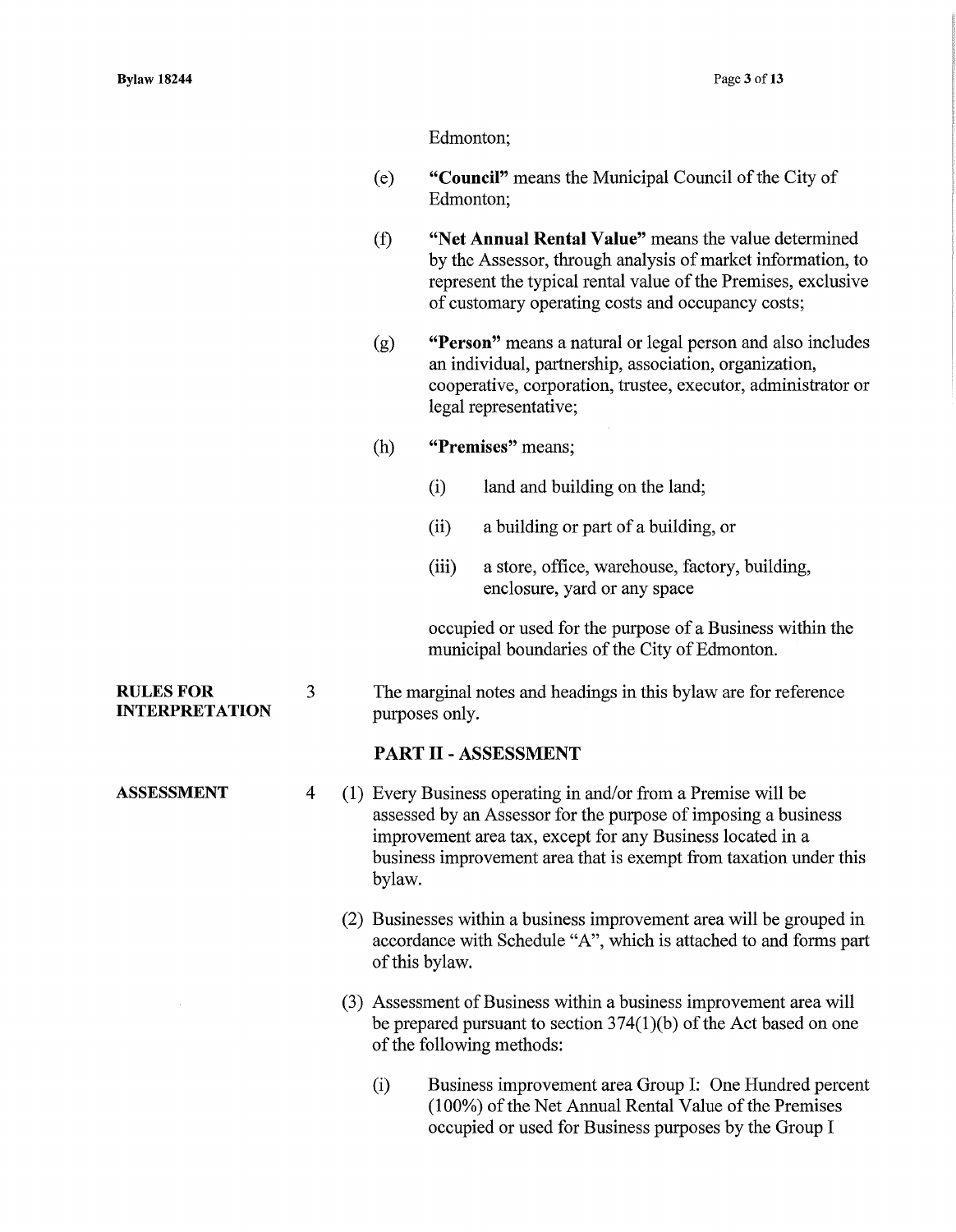#### Businesses, or

- (ii) Business improvement area Group II: Six percent (6%) of the assessments prepared for the 2018 taxation year under Part 9 of the Act, for the premises occupied for the purposes of the Business by Group II Businesses.
- 5 (1) The Assessor will each year prepare a business improvement area assessment roll for the purpose of generating a business improvement area tax roll for the current year; and
	- (2) In each year, the Assessor will enter on the business improvement area assessment roll the name of every Person operating a Business in a Premises, together with the name of the assessed Business and the business improvement area assessment.
- 6 When the business improvement area assessment roll has been prepared, the City will mail to every Person whose name appears on the roll an assessment notice containing the information shown on the roll, which pertains to that Person.
- 7 (1) After giving reasonable notice to a Business, the Assessor may at any reasonable time, for the purpose of preparing the business improvement area assessment:
	- (a) enter and inspect the Business Premises,
	- (b) request anything to be produced to assist the Assessor in preparing the assessment or determining if the Business within the business improvement area is to be assessed,
	- ( c) make copies of anything necessary to the inspection.
	- (2) When carrying out the duties under subsection (1), an Assessor will provide identification on request.
- 8 ( 1) A Person must provide, on request of the Assessor, information necessary for the Assessor to prepare a business improvement area assessment or determine if a Business within the business improvement area is to be assessed.
	- (2) The provisions of section 296 of the Act apply with all necessary modifications as if it were set out in this bylaw.
- 9 When the lessee, who is subject to a business improvement area assessment in respect of any leased Premises, sublets the whole or part of the Premises, the Assessor may assess either the lessee or the sub-lessee to pay the taxes in respect of the whole or part of the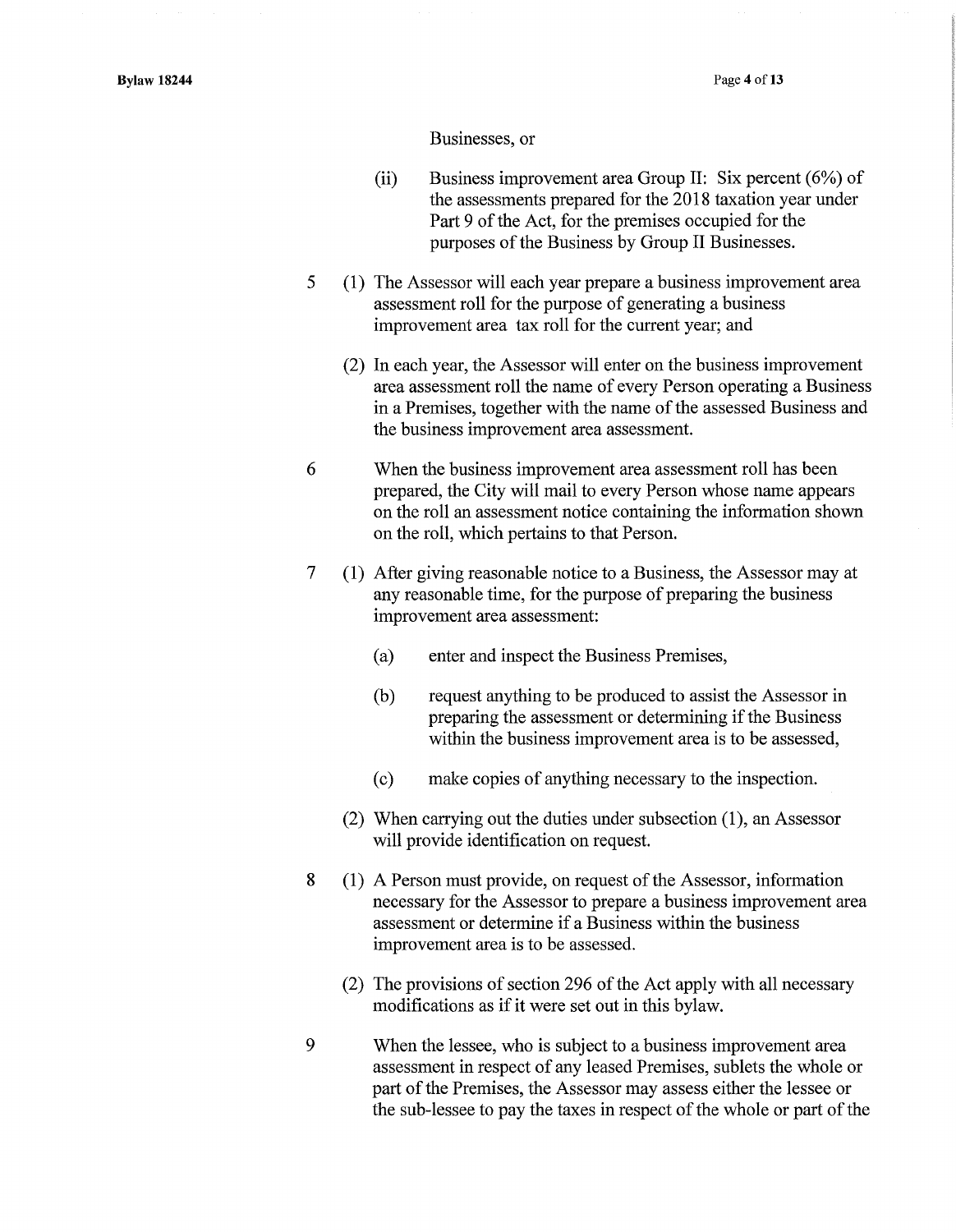Premises.

#### PART III - SUPPLEMENTARY BUSINESS IMPROVEMENT AREA ASSESSMENT

SUPPLEMENTARY 10 BUSINESS IMPROVEMENT AREA ASSESSMENT

- A supplementary business improvement area assessment will be prepared:
	- (a) for each Business that operates for a temporary period within a business improvement area and whose name is not entered on the business improvement area tax roll;
	- (b) for each Business that moves into new Premises or opens new Premises or branches of an existing Business within a business improvement area, although the Business' name is entered on the business improvement area tax roll;
	- (c) for each Business that begins operating within a business improvement area and whose name is not entered on the business improvement area tax roll; and
	- (d) for each Business that increases the storage capacity or floor space of the Premises occupied for the purpose of a Business within a business improvement area after the business improvement area tax roll has been prepared.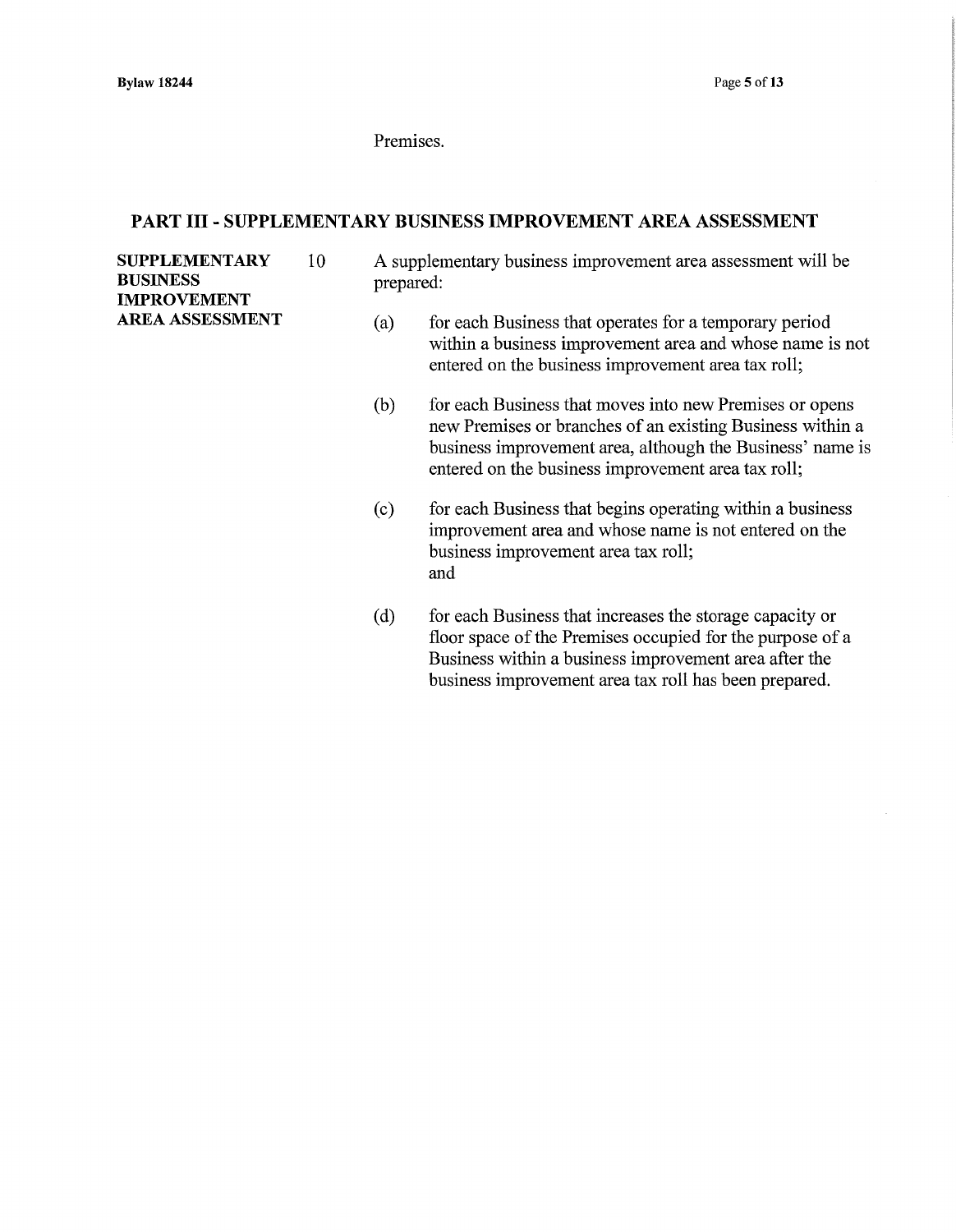### PART IV - BUSINESS IMPROVEMENT AREA TAX

IMPOSITION 11 A business improvement area tax is imposed on all taxable businesses operating within each of the following business improvement areas;

- (a) 124 Street and Area;
- (b) Alberta Avenue;
- (c) Beverly;
- (d) Chinatown and Area;
- (e) Downtown;
- (t) Fort Road and Area;
- (g) French Quarter and Area;
- (h) Crossroads;
- (i) Kingsway;
- (j) North Edge;
- (k) Northwest Industrial;
- (1) Old Strathcona; and
- (m) Stony Plain Road and Area.
- 12 The tax imposed by the City under this bylaw must be paid by the Person who operates the business.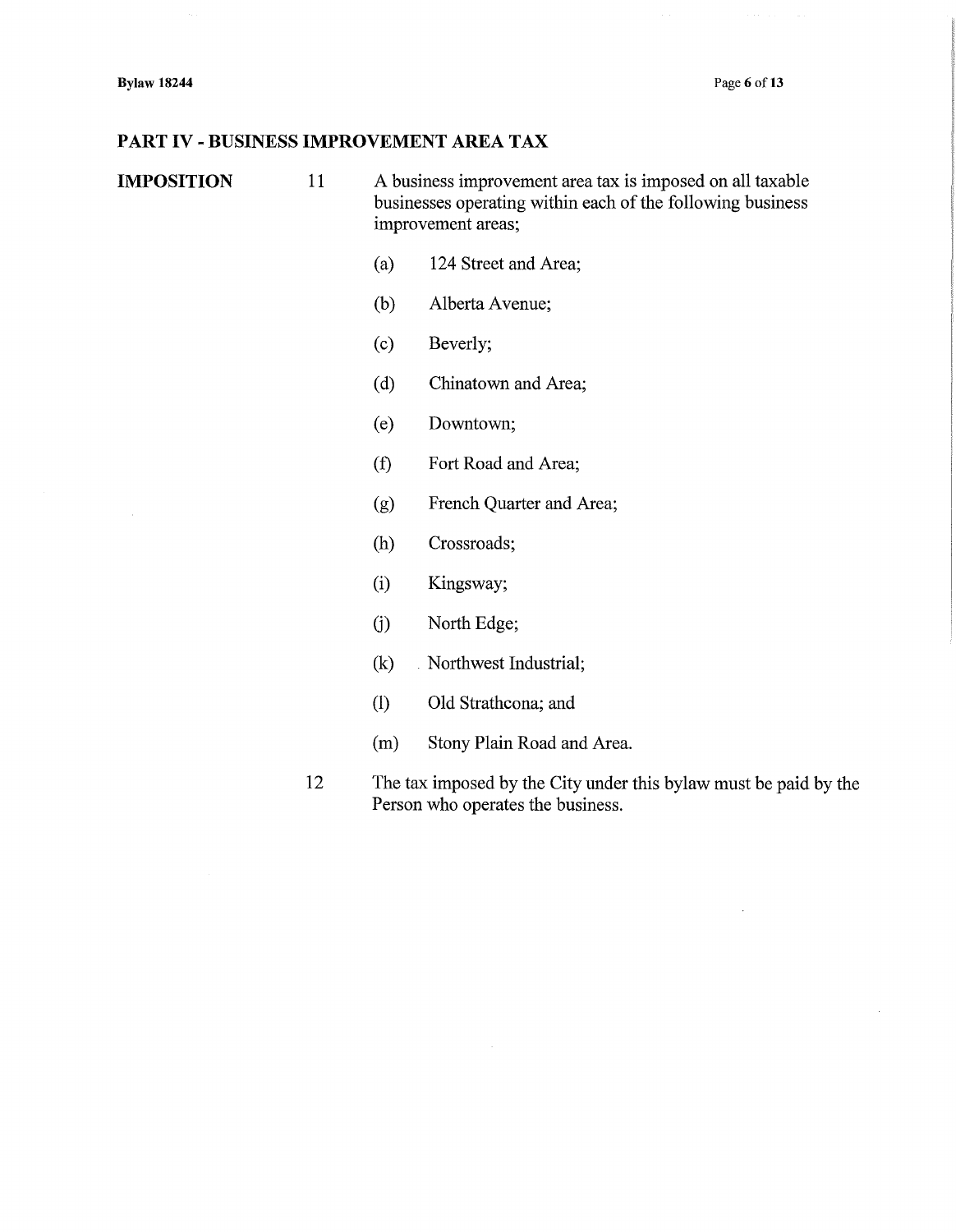- 13 A business improvement area tax roll will be prepared in accordance with the Act.
- 14 The City will mail or deliver a tax bill to each Person liable for business improvement area taxes, which shows the assessed value of the Business Premises within the business improvement area and the amount of business improvement area tax payable.
- 15 When a lessee, who is liable to pay the tax in respect of any leased Premises, sublets the whole or part of the Premises, the City may require the lessee or the sub-lease to pay the business improvement area tax in respect of the whole or part of the Premises.
- 16 Business improvement area taxes imposed pursuant to this bylaw are due and payable on March 31, 2018.

#### PART V - BUSINESS IMPROVEMENT AREA TAX RATE

TAX RATE

- 17 Subject to the minimum and maximum amounts payable under section 18, the amount of the business improvement area tax to be imposed on a Business is calculated by multiplying the business improvement area assessment, as shown on the business improvement area assessment roll, by the rates set out in Schedule B.
- 18 There will be no minimum and/or maximum tax amounts to be required by any Person or Business assessed, except for the exceptions listed in Schedule C.
- 19 All Persons and Businesses assessed and located in the following area of Old Strathcona business improvement area are exempt from the 2018 business improvement area tax:

Originating at the intersection of 79 A venue and 100 Street, south along 100 Street to the southeast comer of the lot located west of the intersection of 75 Avenue and 100 Street (Legal description: Plan 0520934 Block 2 Lot 1), continuing west along the southern boundary of this lot to the southwest comer of this lot, north along the western boundary of this lot to the southern boundary of the block with the legal description: Plan 8022223 Block 1, continuing north-westerly along the southern boundary of this Block 1 to the southeast comer of the lot legally described as: Plan 1584HW Block S Lot F, continuing north-westerly along the southern boundary of this lot to Gateway Boulevard, then north along Gateway Boulevard to the south/west comer of Plan 0521161 Block L Lot 3, east along the southern boundary of this lot and continuing east along the southern boundary of Plan I Block L to the south/east comer of this Block L, then north along the eastern boundary of this same Block L to 79 Avenue, then east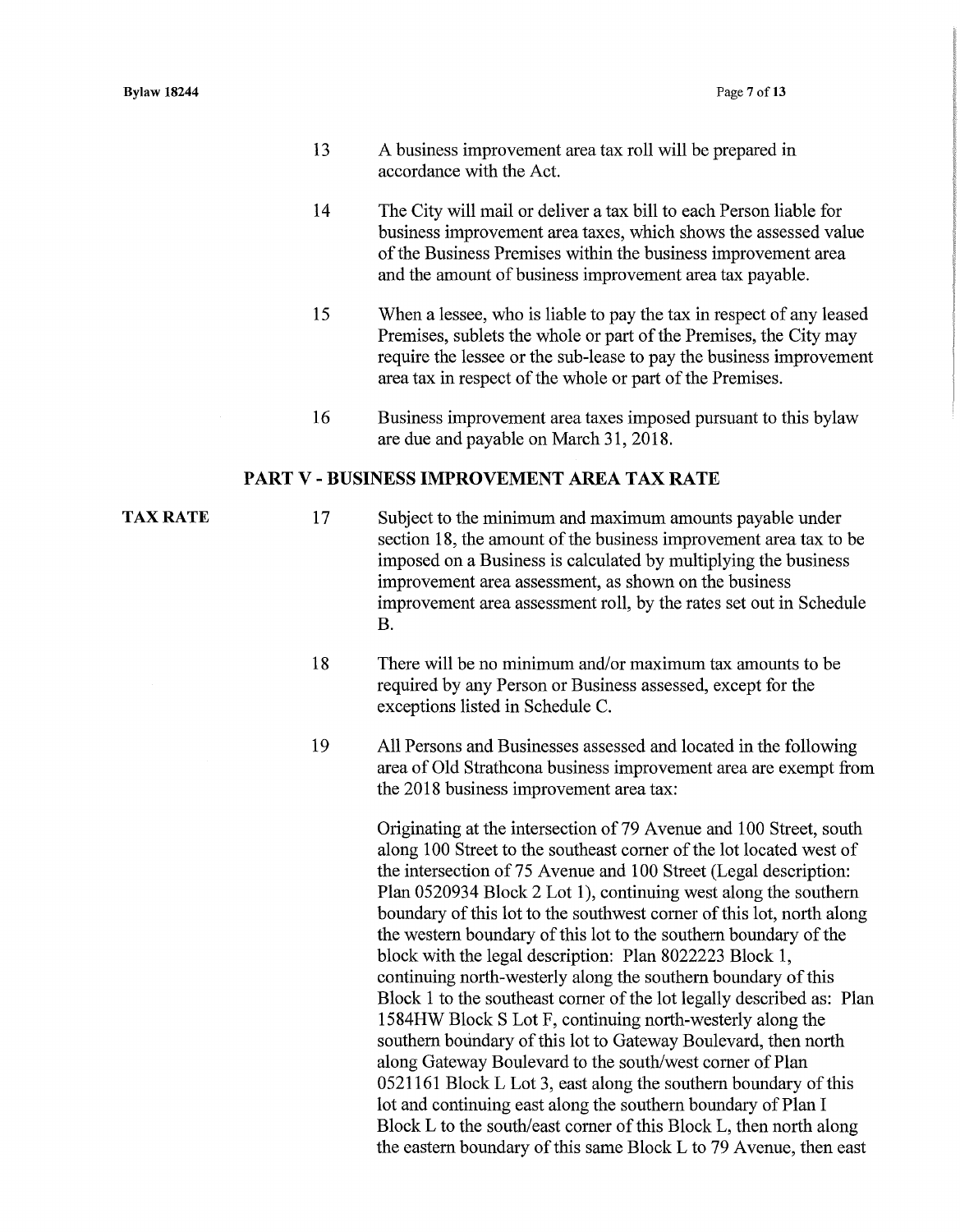#### along 79 Avenue to the intersection of 79 Avenue and 100 Street.

## PART VI - PROCEDURE FOR PRO-RATING AND REBATING BUSINESS IMPROVEMENT AREA TAX

#### PROCEDURE FOR PRO-RATING AND REBATING

#### **BUSINESS** IMPROVEMENT AREA TAX

- 20 (1) When a Person operates a Business within the business improvement area in the municipal boundaries of the City:
	- (a) If the Business is operated in a business improvement area every month during the year, the Person is liable for payment of the full annual business improvement area tax in respect of that Business, but
	- (b) If the Person does not carry on the Business within a business improvement area during every month of the year, the Person is only liable for the payment of that part of the full annual business improvement area tax in respect of that Business in proportion to the number of months of the year during which the Business is carried on. A portion of the month is considered to be a full month.
	- (2) Notwithstanding subsection (1 ), where a Person carries on a Business for a whole or any part of one or more days in the year, but not exceeding a total of thirty (30) days in the year, the Person is not liable for the payment of the business improvement area tax in respect of that business for the year.
- 21 Where an overpayment of business improvement area tax exists, subject to section 352 of the Act, the overpayment plus accumulated interest will be refunded to the Person being taxed, upon the written request from the Person being taxed.

#### PART VII - SUPPLEMENTARY BUSINESS IMPROVEMENT AREA TAX

| <b>SUPPLEMENTARY</b><br><b>BUSINESS</b><br><b>IMPROVEMENT</b><br><b>AREA TAX</b> | 22 | A supplementary business improvement area tax shall be levied<br>upon any Person who is subject to a supplementary business<br>improvement area assessment prepared in accordance with section<br>10 of this bylaw. |
|----------------------------------------------------------------------------------|----|---------------------------------------------------------------------------------------------------------------------------------------------------------------------------------------------------------------------|
|                                                                                  | 23 | A supplementary business improvement area tax is due thirty (30)<br>days after the date on which the supplementary tax notice is mailed<br>to the Person being taxed.                                               |
|                                                                                  | 24 | Sections 12, 14, 15, 17, 18, 19, 20, and 21, of this bylaw apply to<br>the imposition of supplementary business improvement area tax.                                                                               |
|                                                                                  | 25 | A supplementary business improvement area tax will be prepared<br>in accordance with section 379 of the Act.                                                                                                        |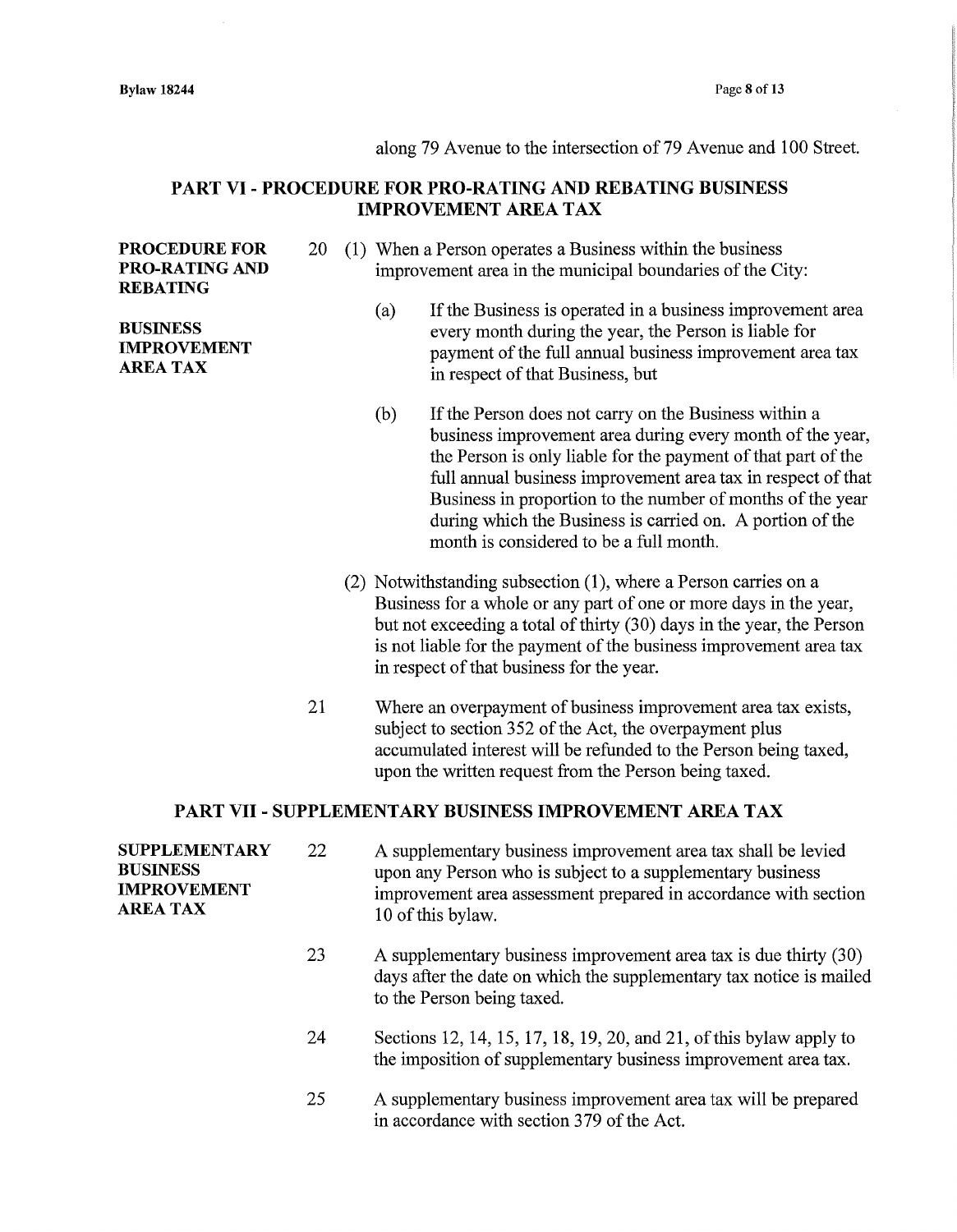**Bylaw 18244** Page 9 of 13

 $\bar{z}$ 

# **PART VIII- MONTHLY AUTOMATIC PAYMENT PLAN**

| <b>MONTHLY</b><br><b>AUTOMATIC</b><br><b>PAYMENT PLAN</b> | 26 | At the option of the Person being taxed, current business<br>improvement area taxes may be paid in monthly installments by<br>automatic bank withdrawal pursuant to Bylaw 12914, as amended.                      |
|-----------------------------------------------------------|----|-------------------------------------------------------------------------------------------------------------------------------------------------------------------------------------------------------------------|
|                                                           |    | <b>PART IX - EXEMPTION</b>                                                                                                                                                                                        |
| <b>EXEMPTION</b>                                          | 27 | Business referenced in section 375 of the Act and located in a<br>business improvement area are exempt from business improvement<br>area tax under this bylaw.                                                    |
|                                                           |    | <b>PART X - GENERAL</b>                                                                                                                                                                                           |
| <b>NUMBER AND</b><br><b>GENDER</b><br><b>REFERENCES</b>   | 28 | All references in this bylaw may be read with such changes in<br>number and gender as may be appropriate according to whether the<br>reference is to a male or female Person, or a corporation or<br>partnership. |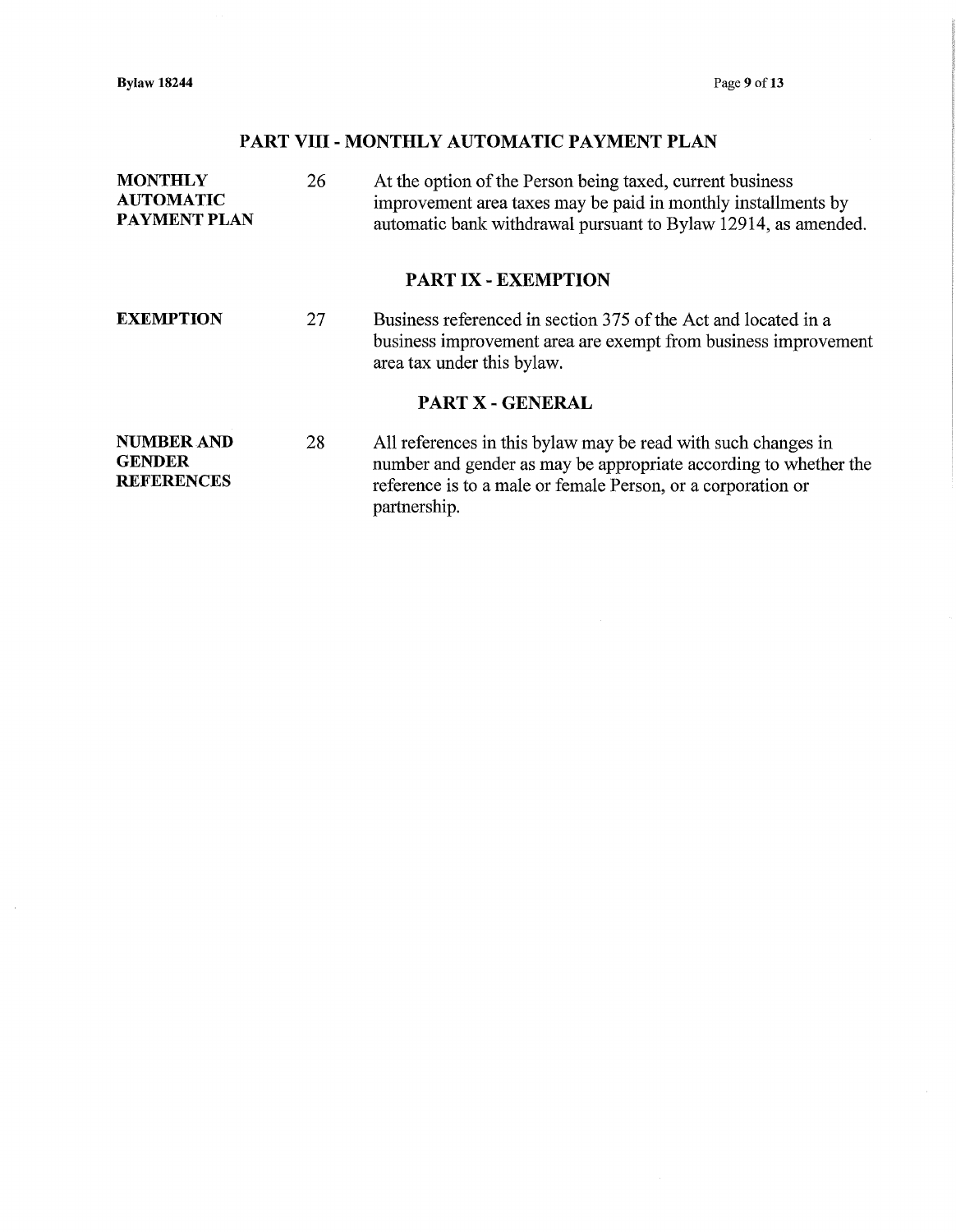Page **10** of13

**Bylaw 18244** 

**EFFECTIVE DATE** 29 This bylaw takes effect beginning on the date on which this bylaw is passed and signed.

| READ a first time this  | 23 <sup>rd</sup> |
|-------------------------|------------------|
| READ a second time this | 23 <sup>rd</sup> |
| READ a third time this  | $23^{\text{rd}}$ |
| SIGNED AND PASSED this  | $23^{\text{rd}}$ |

| READ a first time this  | $23^{\text{rd}}$ | day of | January | 2018; |
|-------------------------|------------------|--------|---------|-------|
| READ a second time this | $23^{\rm rd}$    | day of | January | 2018; |
| READ a third time this  | 23 <sup>rd</sup> | day of | January | 2018; |
| SIGNED AND PASSED this  | 23 <sup>rd</sup> | day of | January | 2018. |

## THE CITY OF EDMONTON

MYOR

CITY CLERK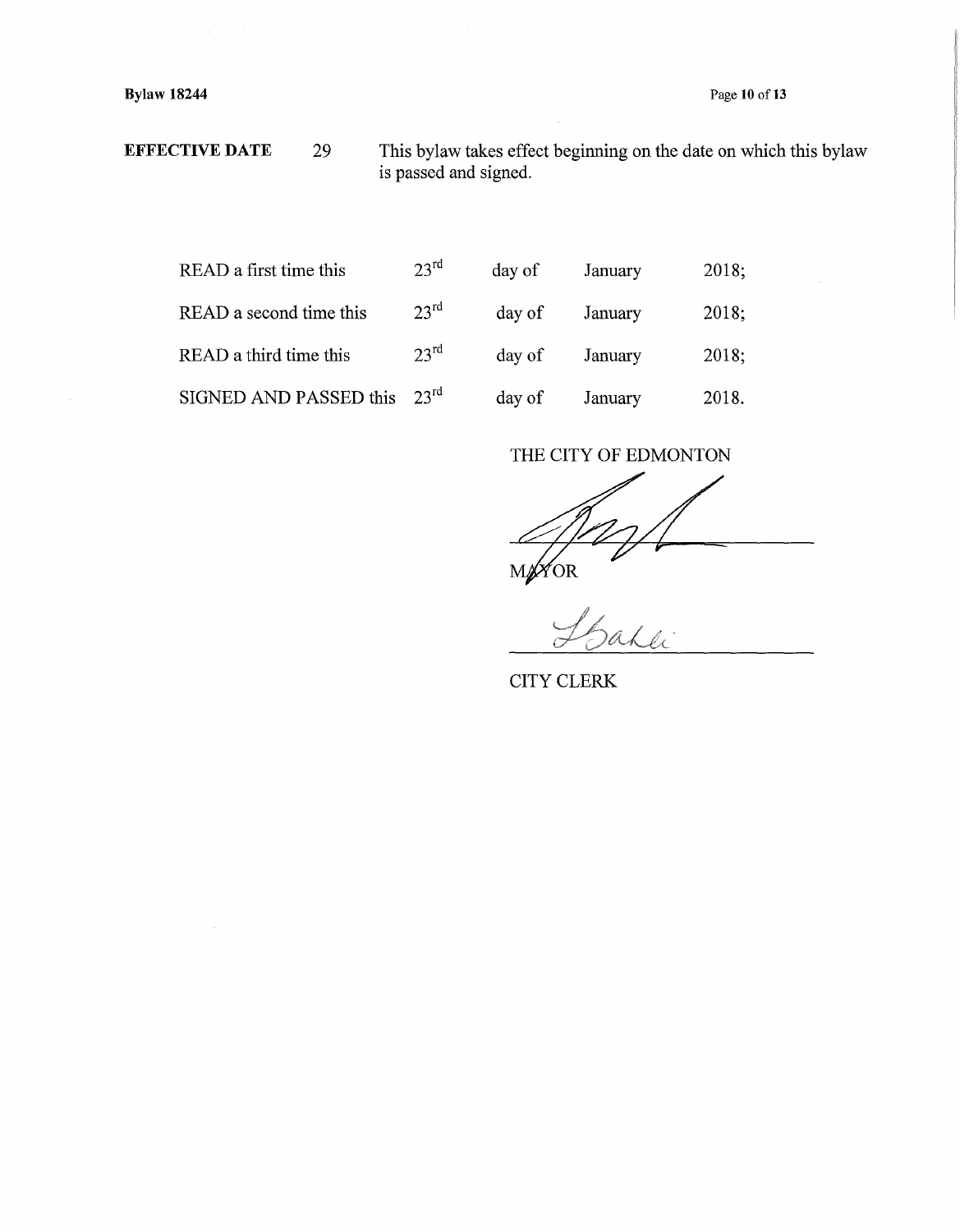## **SCHEDULE A-BYLAW 18244**

Business within a business improvement area shall be divided in to the following groups for the purposes of specifying methods of assessment:

## Business improvement area Group I

Business improvement area Group I include all Businesses not included in business improvement area Group II.

Business improvement area Group II

Business Group II includes:

- 1. hotels/motels, and
- 2. for profit nursing homes.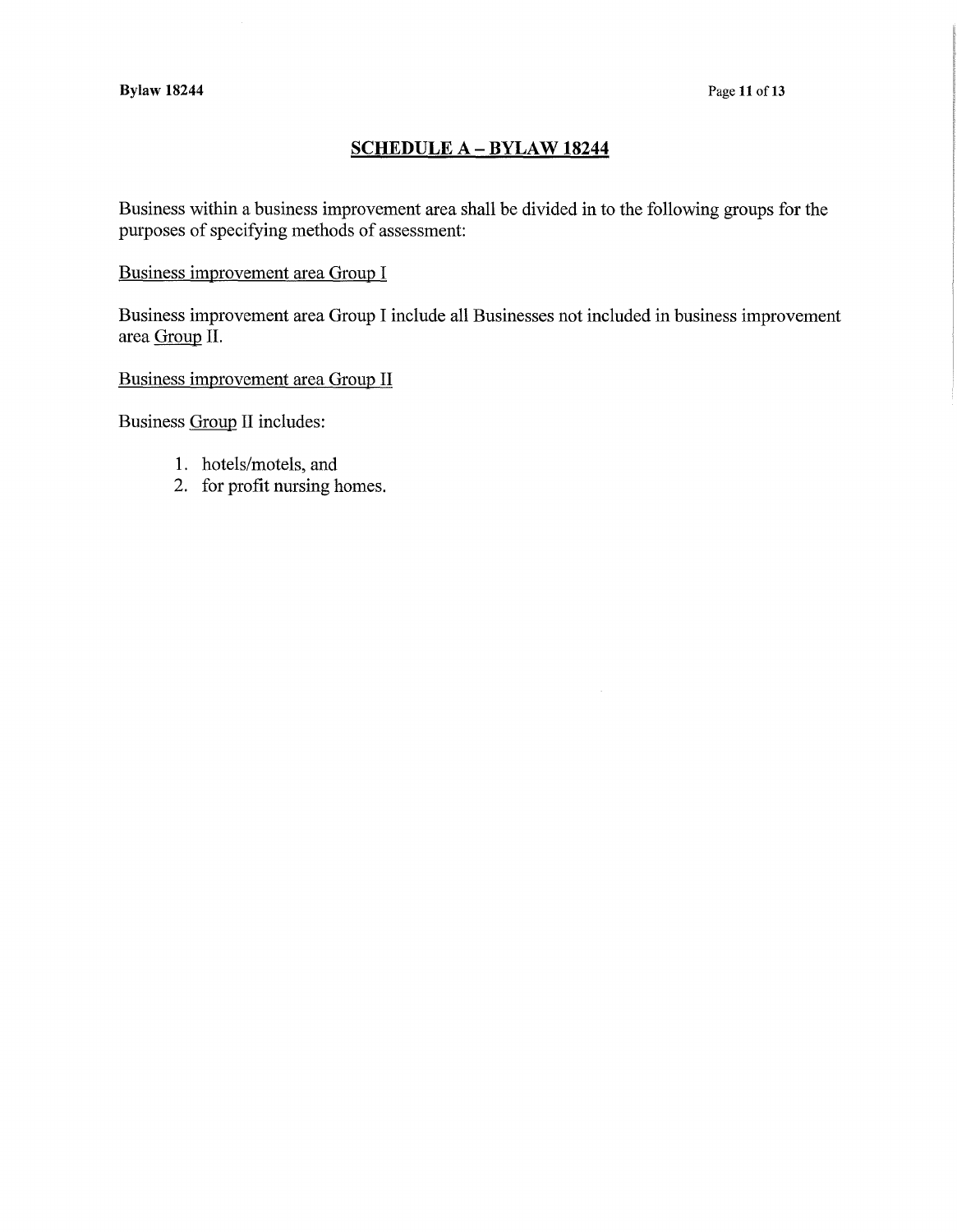# **SCHEDULE B - BYLAW 18244**

# Business improvement area Tax Rates

| (a)                        | 124 Street and Area       | at 2.34439 % |
|----------------------------|---------------------------|--------------|
| (b)                        | Alberta Avenue            | at 2.20513 % |
| (c)                        | <b>Beverly</b>            | at 1.75884 % |
| (d)                        | Chinatown and Area        | at 1.69001 % |
| (e)                        | Downtown                  | at 0.90714 % |
| (f)                        | Fort Road and Area        | at 0.90501 % |
| (g)                        | French Quarter and Area   | at 2.07964 % |
| (h)                        | Crossroads                | at 1.82647 % |
| (i)                        | Kingsway                  | at 0.79159 % |
| (i)                        | North Edge                | at 1.07301 % |
| $\left( k\right)$          | Northwest Industrial      | at 0.25259 % |
| $\left( \mathrm{l}\right)$ | Old Strathcona            | at 2.03776 % |
| (m)                        | Stony Plain Road and Area | at 1.22634%  |